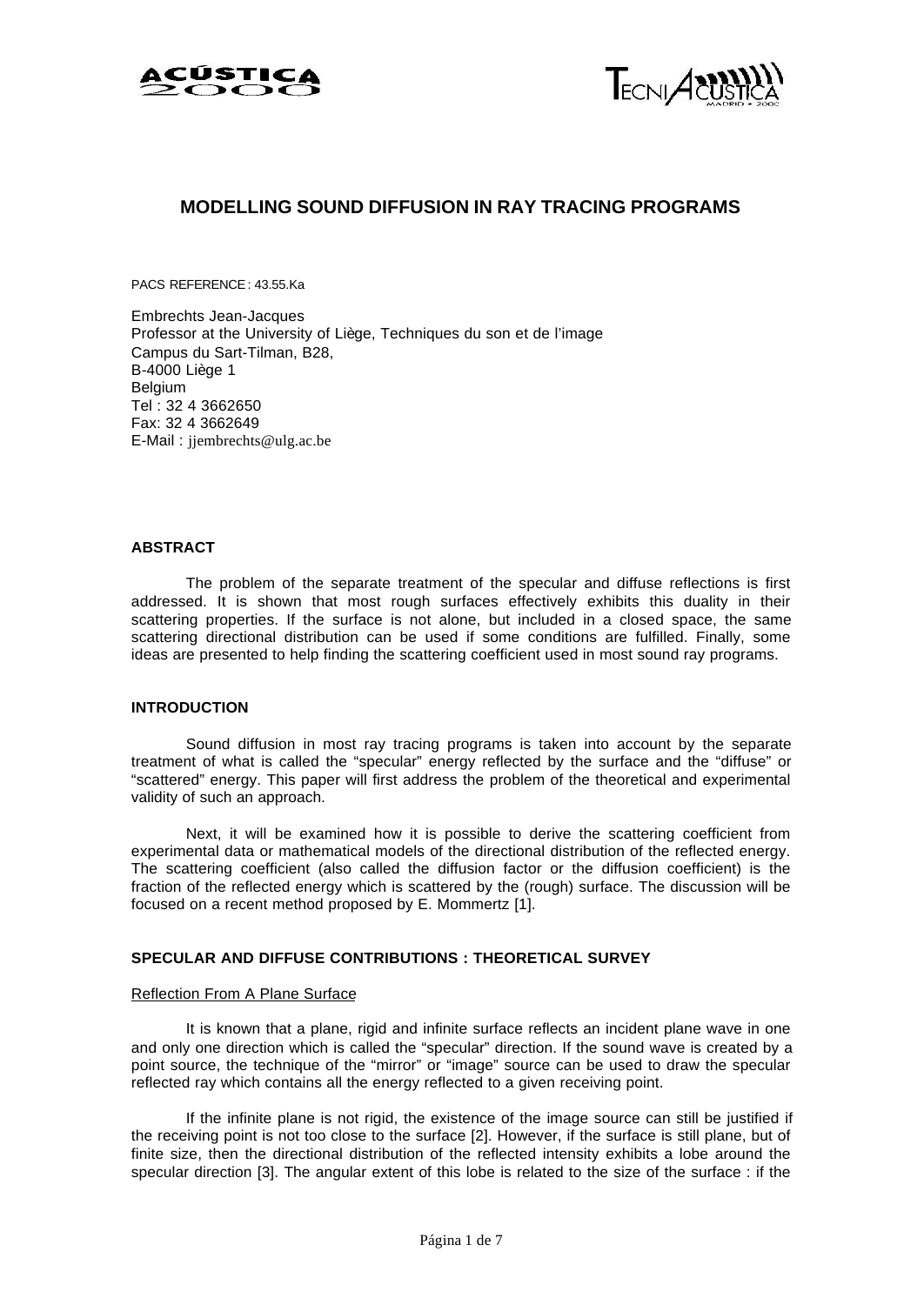



dimensions are much greater than the wavelength, then the lobe reduces to a single ray. Otherwise, the angular extent of the lobe increases as the dimensions decrease. There is a clear difference between this form of scattering (due to the finite size of the surface) and the scattering due to the roughness (see below). To avoid confusion, it will be called "specular scattering" in the following.

## Reflection From A Rough Surface

Roughness creates sound diffusion. Three particular classes of rough surfaces will be examined below: periodic roughness profiles, QRD (quadratic residue diffusers) and random roughness profiles.

For an infinite surface with a periodic profile, the scattered field can be expressed as a sum of plane waves propagating in some well-defined directions (given by the grating equation) : see for example Holford [4]. The specular direction is always a solution of this equation since it corresponds to the fundamental mode. Therefore, it can be assumed that the "specular" energy corresponds to this fundamental mode, while the "diffuse" energy includes all other propagating modes. It seems quite disturbing that the energy reflected in well-defined directions (other than specular) is considered to be diffuse, but as long as we try to prove the existence of a distinct specular reflection, this can be justified. If the periodic rough surface is of finite size, there still exists modes giving rise (in the far-field) to well-defined directions of propagation. As for the plane surface, lobes appear around these directions if the size becomes small (compared to the wavelength) : see, for example, Lam [5].

QRD diffusers are a particular case of periodic rough surfaces [6]. These diffusers are designed such that the amplitudes of all propagating lobes are quite similar. The specular lobe exists, but it is certainly not dominant. Therefore, the question may be asked whether it should be extracted from the directional distribution of the reflected intensity, or included in the "diffuse" contribution.

Sound scattering by finite random rough surfaces can be studied by the Kirchhoff approximation [3,7]. The main conclusions are the following :

- a distinct specular reflection can be observed, if the surface is not too rough. For this component, the statistical averages of both the sound pressure and the intensity in the far field are different from zero. The amplitude of this component decreases as the rms height of the surface or the angle of incidence increase (something equivalent to the Rayleigh criterion);
- a distinct diffuse component is also observed. The mean amplitude of the scattered pressure is zero, but not the intensity : its angular extent increases with the rms slope of the rough surface.

"Specular scattering" is also included in the specular component for finite size surfaces. Some directional distributions showing these two components can be found in Thorsos [8].

#### Conclusions For A Single Surface

The theoretical survey has shown (at least for three significant classes of diffusers) that the separate treatment of a "specular" and a "diffuse" reflected energy was justified. However :

- the specular energy is not always concentrated in a single direction, as it is assumed in a ray tracing program. This is particularly the case at low frequencies, where the "specular scattering" must be considered;
- the separation is clear for random and for plane surfaces. However, for periodic surfaces, there remains to decide if the fundamental mode is always considered as the specular component, or sometimes as part of the diffuse component.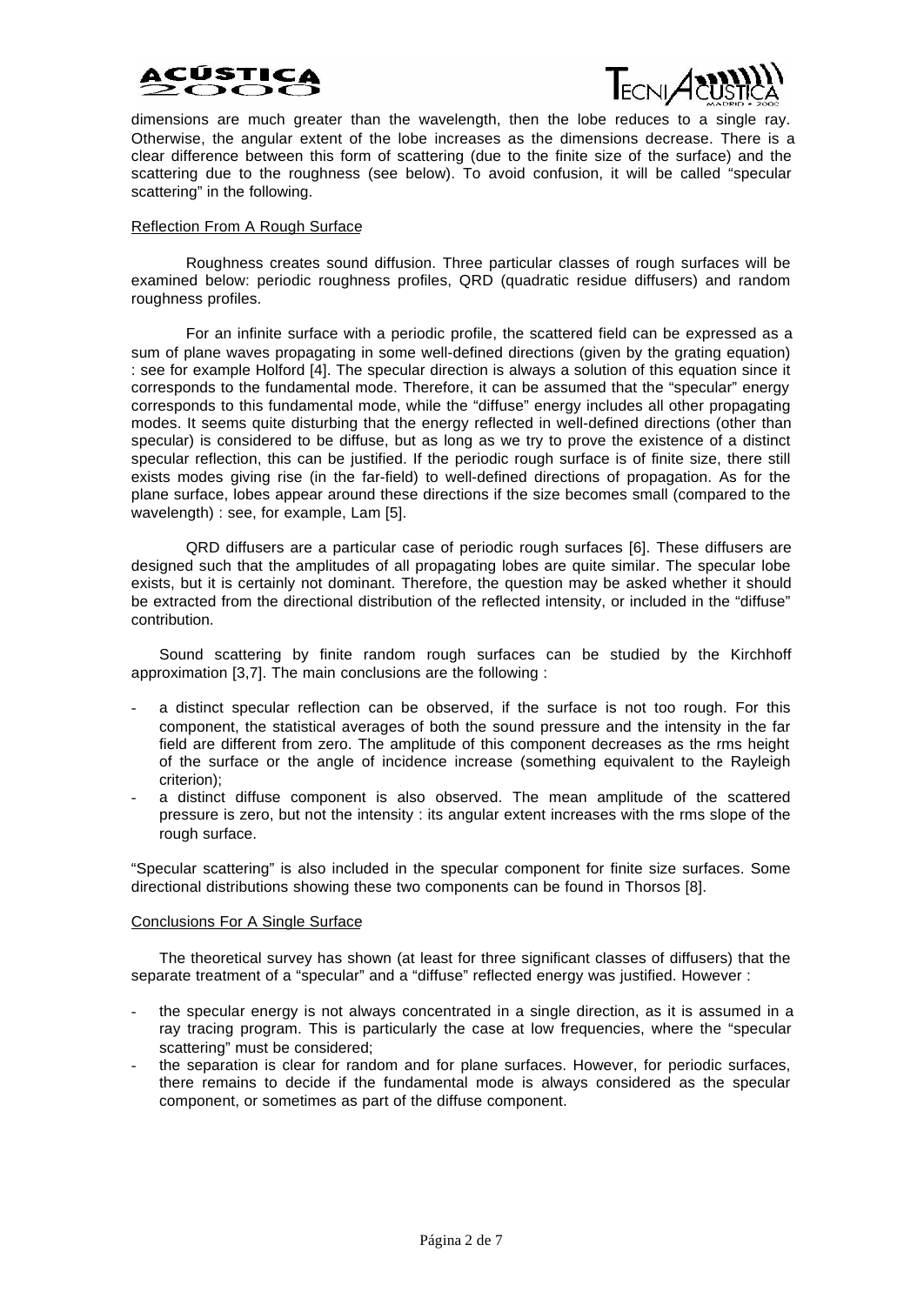



## SPECULAR AND DIFFUSE COMPONENTS FOR A SURFACE INCLUDED IN A CLO **SPACE**

#### Integral Equation

In a ray tracing program, once a ray hits a surface (element), it is split into a specular ray and a "diffuse" ray. If this separation can be justified for a single surface in free space, it is



not evident for the same surface included in a room.

#### *Figure 1 : Definition of symbols for the integral equation*

Consider the following situation (figure 1) : the room is viewed as a volume V closed by the surface Σ. The (rough) surface S<sub>i</sub> belongs to Σ : it is not a surface element, but a finite size surface with at least several corrugations of the roughness profile. The sound pressure  $p(R)$  at the receiving point R inside the room is given by the following integral equation [3,7] :

$$
C(R)p(R) = p_0(R) + \frac{1}{4\mathbf{p}} \int_{\Sigma} \left( p(d\Sigma) \frac{\partial G(R, d\Sigma)}{\partial n} - G(R, d\Sigma) \frac{\partial p(d\Sigma)}{\partial n} \right) d\Sigma
$$
 (1)

where C(R)=0.5 if the receiving point belongs to the surface  $\Sigma$  and C(R)=1 otherwise,  $p_0$  is the direct contribution from the source and G is the Green function. If we assume all surfaces to be locally reacting, then the pressure gradient can be replaced by  $j$ *wr*<sub>0</sub> $\bm{h}$ <sup>*p*</sup> (where η is the admittance). We can therefore discretize and write the following equation :

$$
p(R) = p_0(R) + \sum_{i} \int_{S_i} p(dS_i) H(dS_i, R) dS_i
$$
 (2)

Next,  $p(dS_i)$  can be expressed by eq.(1) with C=0.5, giving :

$$
p(R) = p_0(R) + \sum_{i} \int_{S_i} 2p_0(dS_i)H(dS_i, R)dS_i + \sum_{i} \sum_{j} \int_{S_i} 2p(dS_j)H(dS_j, dS_i)H(dS_i, R)dS_i
$$
 (3)

The same operation can be repeated and repeated again, which finally leads to the following conclusion (the very long developments cannot be written in this paper) : the resulting sound pressure at point R is the sum of :

- the direct contribution  $p_0(R)$ ;
- the pressure at point R created by the reflection on each surface S<sub>i</sub>, <u>as if this surface was</u> alone with the source in free space (this is not only the second term of (3), but also terms coming from the development of the double integral);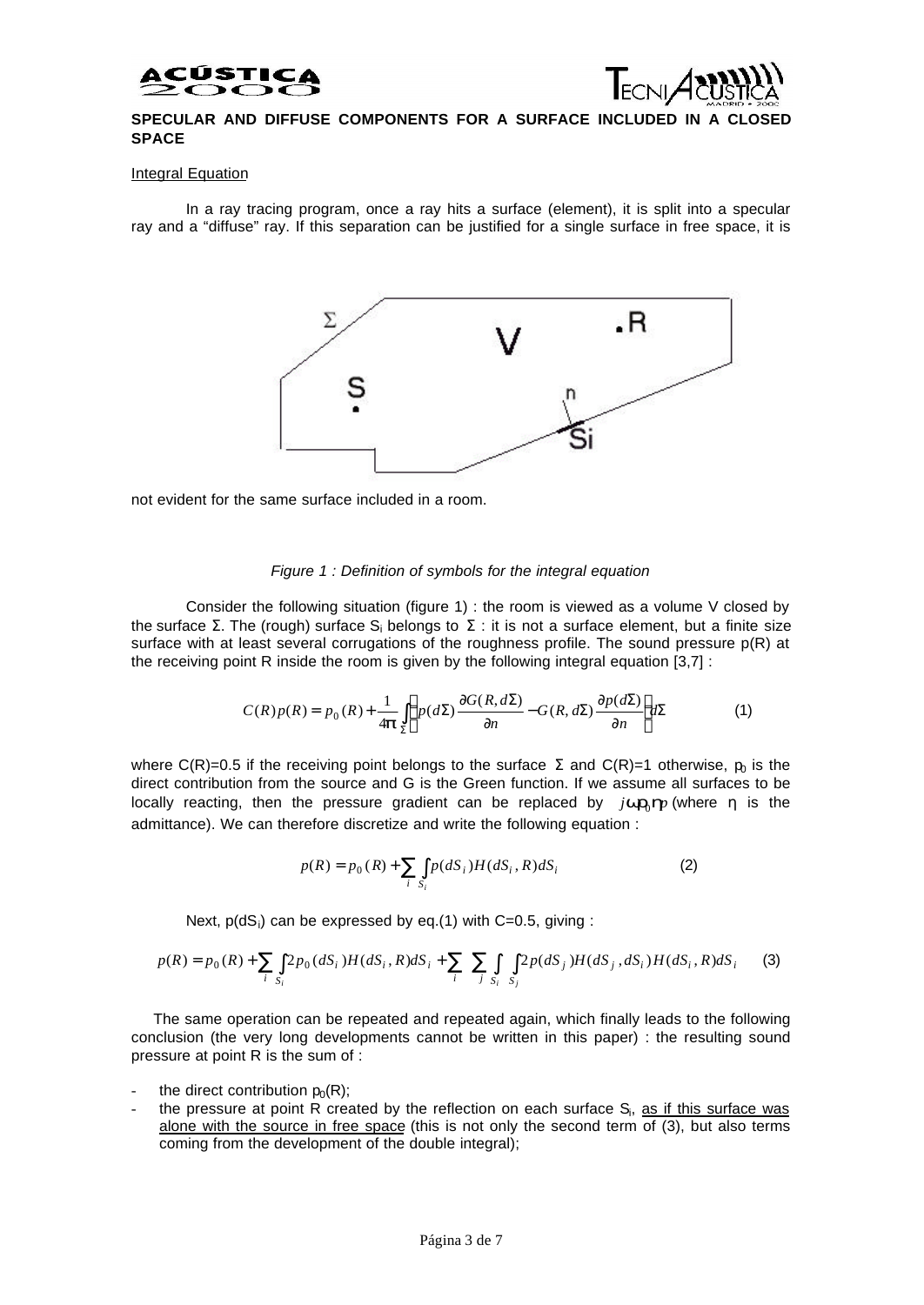



- the pressure at R created by the reflection on each surface S<sub>i</sub>, as if this surface was alone in free space, the source being replaced by the surfaces  $S_j$  with their own distribution of pressures p(dSj).

#### Discussion About The Results Of The Integral Equation

This fundamental development proves that when a sound ray (coming from the source or from another surface  $\rm S_j$ ) reaches the surface  $\rm S_i$ , it creates a reflected intensity distributed like the distribution measured in an anechoic room, as if S was a single surface in free space. Provided that :

- the intensity is measured in the same conditions. In particular, the distance of the receiving point to the surface is significant if far-field conditions cannot be assumed;
- the same remark holds for the distance between the source and the sample;
- the size of S must be the same as the sample measured in the laboratory conditions, if "specular scattering" is significant.

For example, let us consider a QRD diffuser. The sample given by Schroeder in [6] has a spatial period of 0.53m (the design frequency is 1.5 kHz) and the mean height of the corrugations is about 0.11m (half the design wavelength). The sample must be sufficiently wide to be representative of a periodic surface, i.e. it must include at least 4 or 5 periods (crude estimation). The total length of the sample is therefore L=2m65. We suppose that the directional distribution of the reflected pressure is known in the far field and for free field conditions. This would here require a large anechoic room since the distance between the centre of the surface and the microphone should be "much greater" than the sample's size. But, anyway, the far field pressured is assumed to be known (for example by simulation). Can we apply this diagram in a sound ray program ?

Consider a sound ray hitting a scattering surface at a given point. We can imagine this point to be the centre of a finite sample having the same size (2m65) as the test sample. In the previous section, we concluded that the sound ray can be split into a specular and diffuse components, according to the anechoic scattering diagram. However :

- there are geometrical conditions to be in the far field, i.e. on the distances  $\phi$  and  $\phi$ between the source, the surface and the receiving point. In this example, these conditions will be fulfilled only in large rooms (both distances >> 2m65);
- besides the geometrical conditions, the wavelength must be much lower than  $d_R$  and  $d_S$  to be in the far field. A reasonable limit is  $\lambda$ <0.5m (f>680Hz). At these frequencies, the anechoic scattering diagram can be used;
- for f<680 Hz, the roughness is supposed to be very weak (rms height $\langle \langle \cdot \rangle$ ), and the surface is considered as a (nearly) plane area. At these frequencies, the QRD sample reflects specularly, which means in the well-defined specular direction if the size of the surface is much greater than the wavelength. If the dimensions of the surface are comparable to (or less than) the wavelength, then the "specular scattering" must be taken into account.

So, for this QRD diffuser, there seems to be justified to use a model partly specular and partly diffuse, if we except the geometrical conditions in small rooms. Here follows another example for which the application is not so evident. Let us now consider a seating area (period 1m, rms height 1m) and suppose that we again know the anechoic scattering diagram. The geometrical conditions are here more stringent since  $d_R$  and  $d_S$  must be much greater than 5m ! Moreover :

- the roughness is now supposed very weak for  $\lambda$ >5m (f<68Hz). At these frequencies, the seating area is considered to be a specular reflector. But, remember that this model is valid if the receiving point is not too close to the surface if this surface is not rigid [2];
- as above, for f > 680 Hz, the anechoic scattering diagram can be used;
- and what about the interval 68 Hz<f<680 Hz ? The only possiblity seems to divide the seating area into smaller even area and to apply the scattering diagram of plane surfaces. But this would of course be much more complicated.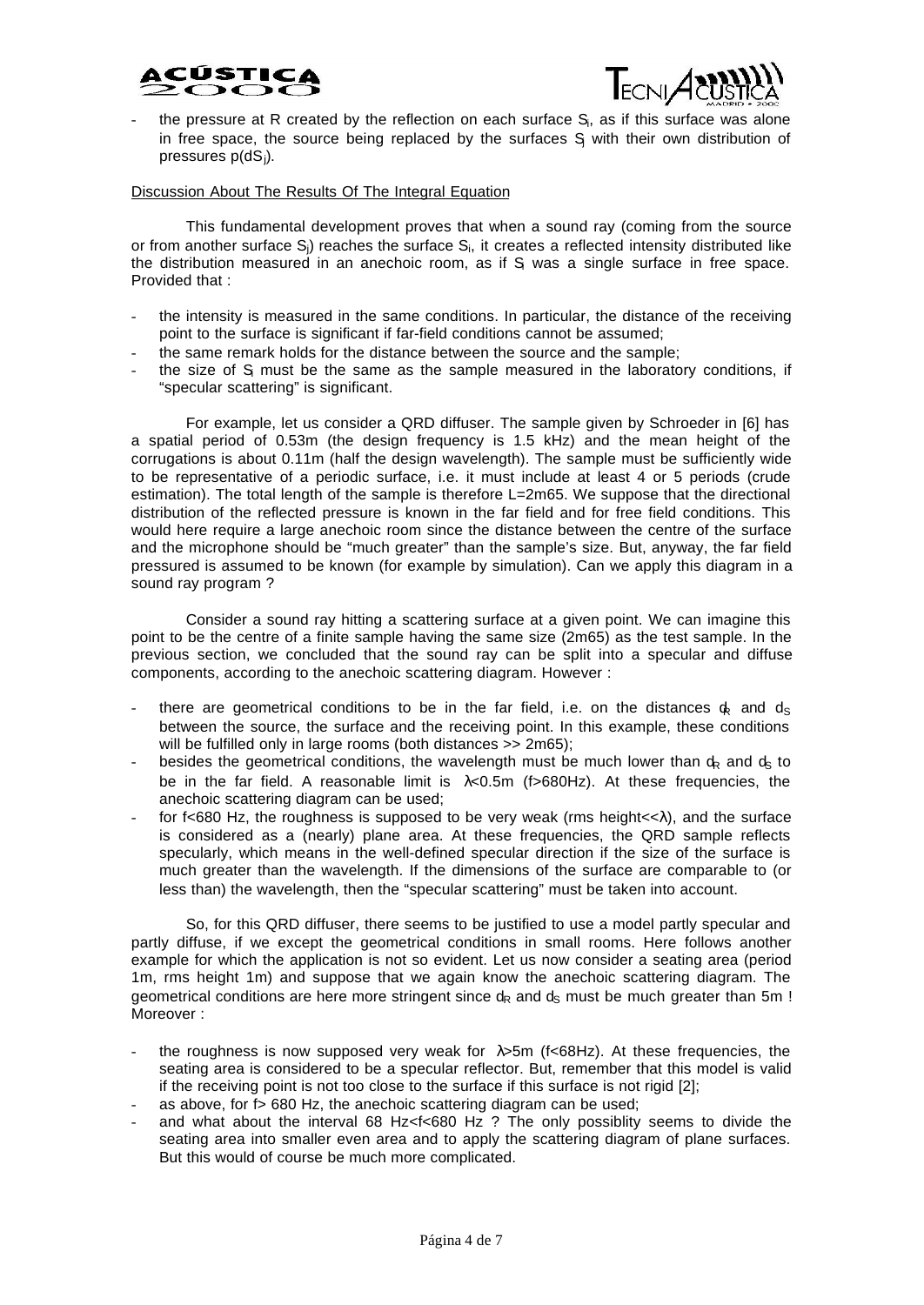# CÚSTIC



These examples show that if theory can justify the application of measured or calculated scattering diagrams, in practice the conditions are not always fulfilled and we must be very careful when we draw conclusions about the validity of the technique.

## **DETERMINATION OF THE SCATTERING COEFFICIENT**

Two methods are presently proposed to determine this coefficient. The first one is for random incidence and relies upon measurements in a reverberation room [9]. The second technique consists in calculating the scattering coefficient from the directional distribution of the reflected pressure, measured (or computed) in free field conditions and for a given angle of incidence. This technique will be addressed in the following.

E. Mommertz [1] has developed an interesting method to derive the scattering coefficient  $\delta$ . Starting from the values of the (reflected) sound pressure  $p_i(\theta_i)$  at discrete angles  $\theta$ <sub>i</sub>, he postulates the statistical independence of the specular and the diffuse components to write the following expression :

$$
\boldsymbol{d} = 1 - \frac{\left| \sum_{i=1}^{n} p_r(\boldsymbol{q}_i) p_0^*(\boldsymbol{q}_i) \right|^2}{\sum_{i=1}^{n} \left| p_r(\boldsymbol{q}_i) \right|^2 \sum_{i=1}^{n} \left| p_0^*(\boldsymbol{q}_i) \right|^2}
$$
(4)

where  $p_0$  is the sound pressure measured for an even reference plate of the same dimensions as the sample. We recently decided to apply this method, not to measured data, but to sound pressure distributions computed by the Kirchhoff approximation model [7]. In the following are summarized the first results of our investigations.

First of all, we think that the Mommertz formula (4) is valid for 1D surfaces (also called cylindrical surfaces), i.e. surfaces presenting a roughness profile in only one direction. For 2D surfaces, we first have to express the total power  $W_f$  reflected by the surface (in the classical spherical coordinate system) :

$$
W_r = A^2 \int_0^{2p} d\boldsymbol{F} \int_0^{p/2} |p_r(\boldsymbol{q}, \boldsymbol{f})|^2 \sin \boldsymbol{q} d\boldsymbol{q}
$$
 (5)

The reflected pressure is evaluated at a distance R from the center of the surface and  $A^2$  is a constant depending on R. In practice,  ${\sf p}$  is only evaluated along some discrete directions : even if the pressure is derived from a mathematical model, eq.(5) cannot be integrated analytically and most numerical integration methods require the sound pressure values at some discrete angles  $\theta$  and  $\phi$ . The simplest way consists in taking evenly spaced values of  $\theta$  and  $\phi$ and to replace the double integral in (5) by a double sum. However, this simple method leads to problems related to the angle  $\theta$ =0. The pressure is often measured (or calculated) in this direction, because it is the normal to the surface. This is particularly true for perpendicular incidence since significant energy is reflected around this normal direction. The problem is that  $sin\theta=0$ , which deletes its contribution in a simple sum. We propose therefore to have a slightly different approach, consisting in dividing the half space above the surface into :

a cone around the direction  $\theta = 0$  (0< $\phi < 2\pi$  and 0< $\theta < \Delta\theta$ );

and classical discrete solid angles elsewhere (φ-Δφ <φ< φ +Δφ and θ<sub>j</sub>-Δθ <θ< θ<sub>j</sub> +Δθ).

We are then able to transform (5) into a double sum in which the value representative of the pressure in the cone is of course taken at  $\theta = 0$ :

$$
W_r = A^2 \sum_i \sum_j \left| p_r(\mathbf{q}_j, \mathbf{f}_i) \right|^2 \Omega_{ij}
$$
 (6)

For 2D surfaces, the Mommertz formula is then retrieved if the angles  $\theta_j$  and  $\phi$  are not evenly spaced, but arranged in such a way that the discrete solid angles  $\Omega_{ii}$  are all equal. This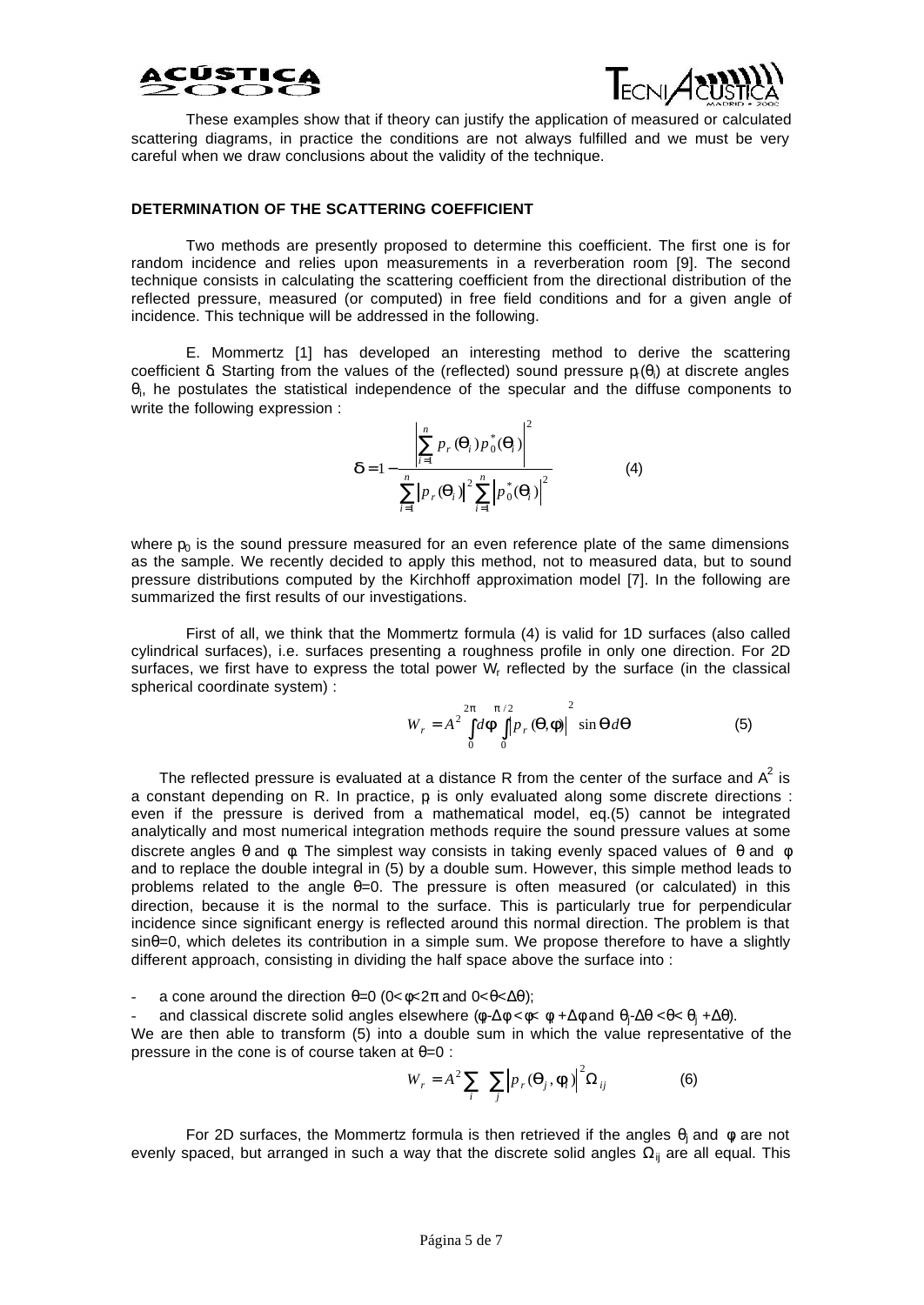



could be quite cumbersome, but we can of course correct Mommertz formula to take into account the values of the different solid angles and still use evenly spaced angles.

We now consider 1D surfaces. This case is interesting, at least because the even reference surface is one of them. To compute the power reflected by this reference surface (an essential part of the denominator of (4)), it could be tempting to avoid measuring outside the plane of incidence since the pressure is negligible in those directions (this is of course valid if the dimensions are much greater than the wavelength, otherwise "specular scattering" occurs). It is possible to directly apply (6) and keep only the contributions in the plane of incidence, but we should then make some assumptions on  $Δθ$  and  $Δφ$ , which seems quite unnatural. There's a more elegant way to solve the problem.



*Figure 2 : New coordinate system.*

First, we change the coordinate system (figure 2) : XY is the (mean) plane of the surface, Z is the normal, Ψ defines the half-plane containing X and the direction of interest (Ψ is comprised between 0 and  $\pi$ ) and  $\varepsilon$  defines the direction in this half plane ( $\varepsilon$  is comprised between  $-\pi/2$  and  $\pi/2$ ). Not shown in this figure is the direction of incidence along X. The plane of incidence is therefore  $\Psi = \pi/2$ . Next, we observe that the main variation along  $\Psi$  in the integrand of (5) is given (for a 1D surface) by [3] :

$$
p_r(\mathbf{e}, \mathbf{y}) = p'_r(\mathbf{e}, \frac{\mathbf{p}}{2}) \, \text{SINC}(\mathbf{p} \mathbf{K} \cos \mathbf{e} \cos \mathbf{y}) \tag{7}
$$

where K is a constant depending on the wavelength and the dimension of the surface along Y. Integrating (5) for the variable  $\Psi$  only and using the assumption (7) gives the following result :

$$
W_r = K^{-1} A^2 \int_{-P/2}^{P/2} \left| p_r(\mathbf{e}, \frac{\mathbf{p}}{2}) \right|^2 d\mathbf{e}
$$
 (8)

Clearly, the Mommertz formula is strictly in accordance with eq.(8), if the reflected pressure is measured at evenly spaced angles in the plane of incidence for 1D surfaces. The only restriction to establish (8) is that the reflected pressure must be negligible at grazing angles of reflection ( $|\varepsilon| = π/2$ ).



*Figure 3 : Sound pressure (relative units) reflected in the far field by a 1D sinusoidal profile and calculated by the Kirchhoff approximation (left). Dimensions relative to the wavelength : height*